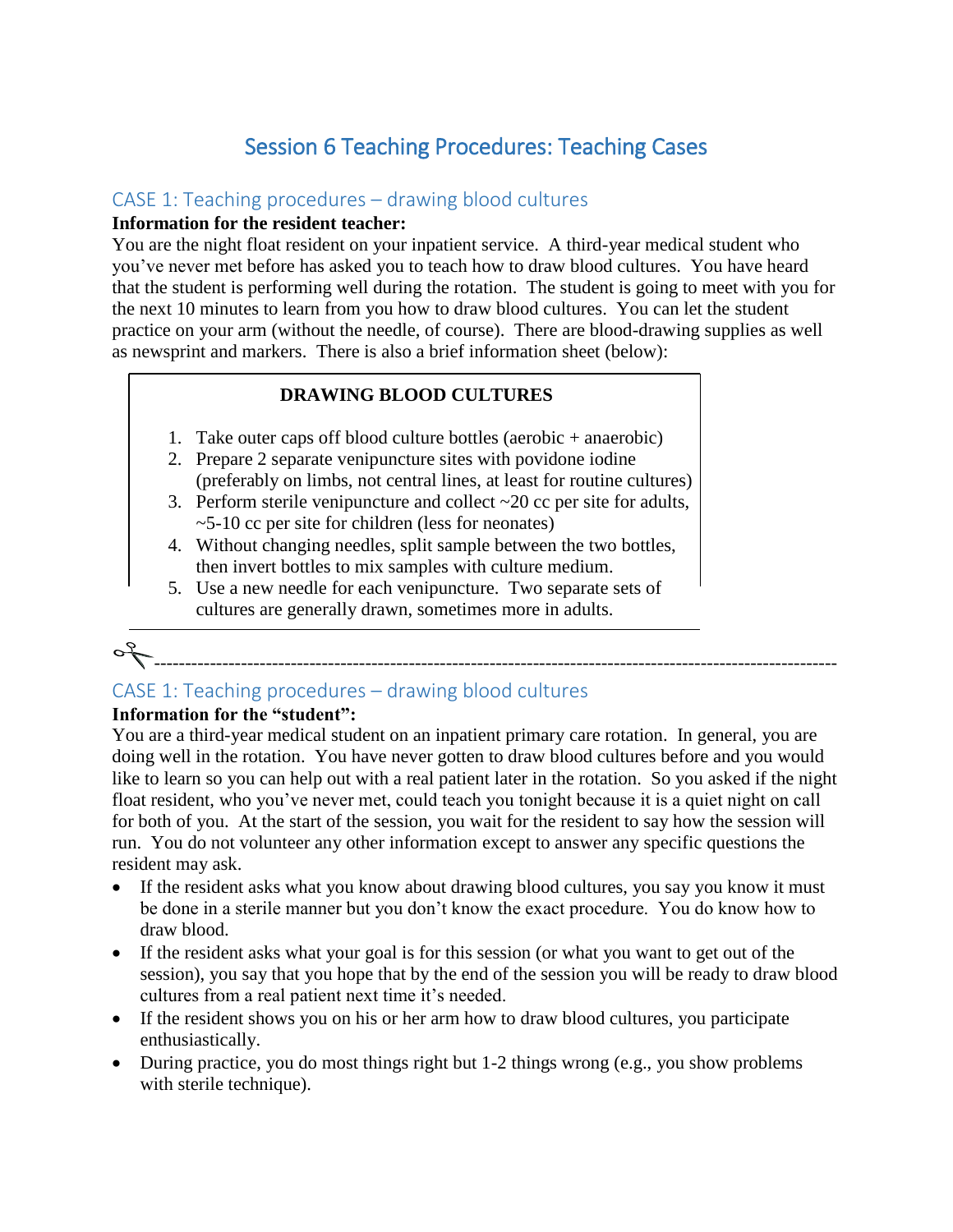• If the resident asks if you have any questions, you ask whether it is still worth drawing blood cultures if the patient is no longer febrile.

# CASE 2: Teaching procedures – Incision and drainage of an abscess

**Information for the resident teacher:** You are supervising a third-year medical student in urgent care clinic. You and the student are about to go see an afebrile, well-appearing patient whom you know has a moderately small skin abscess on the forearm that will require incision and drainage. While the medical assistant gets the patient ready to be put in the room and collects the supplies you asked for, you have 10 minutes to go over with the student how s/he is going to do this procedure. Right now, you have an opened sample I  $&D$  tray which is kept in the clinic for teaching purposes.

## **INCISING AND DRAINING AN ABSCESS**

- 1. After informed consent, examine patient and clean area with iodine.
- 2. With sterile technique, use needle and syringe to aspirate pus and verify abscess. The aspirate can be sent to laboratory for microbiology testing.
- 3. Open abscess with scalpel and express contents, exploring abscess with cotton-tipped swab or blunt forceps to be sure all pus is expressed.
- 4. If abscess cavity is large, can pack with thin iodoform gauze strip.
- 5. Clean area and apply dressing, applying antibiotic ointment if desired.

--------------------------------------------------------------------------------------------------------------

# CASE 2: Teaching procedures – Incision and drainage of an abscess

**Information for the "student":** You are a third-year medical student just starting an outpatient primary care rotation. It's the first week of the rotation so you are still getting accustomed to how the clinic works. You have heard that the first patient in urgent care clinic today has a skin abscess that requires incision and drainage. You have never seen this procedure performed before but you like procedures and you would really like to try doing the I&D "hands on" today. You ask if the resident can go over the procedure with you beforehand.

- If the resident asks what you know about doing an incision and drainage of an abscess, you say that you have read the section about this procedure in the procedures textbook kept in the residents' room. (So your knowledge base is fairly good for this procedure, although you have no real-life experience with it.)
- You're happy if you get to start applying what you've read right away, but if the resident starts with a mini-lecture, you feel impatient and want to start practicing.
- If the resident asks what your goal is for this teaching session, you say that you hope that by the time you go in to see the patient together that you will be ready to do most of the I&D under the resident's supervision.
- If asked about your learning style, you're a visual, "hands on" type of learner. You appreciate it if the resident asks you to say aloud all steps of the procedure.
- If the resident shows you how to do the I&D (e.g., practicing on his or her arm, without sharps, of course!), you participate enthusiastically.
- During practice, you do most things right but after you incise the "abscess" you stop there and forget to probe the abscess or express the pus from it.
- If the resident asks if you have any questions, you ask what the role is for systemic antibiotics in skin abscesses.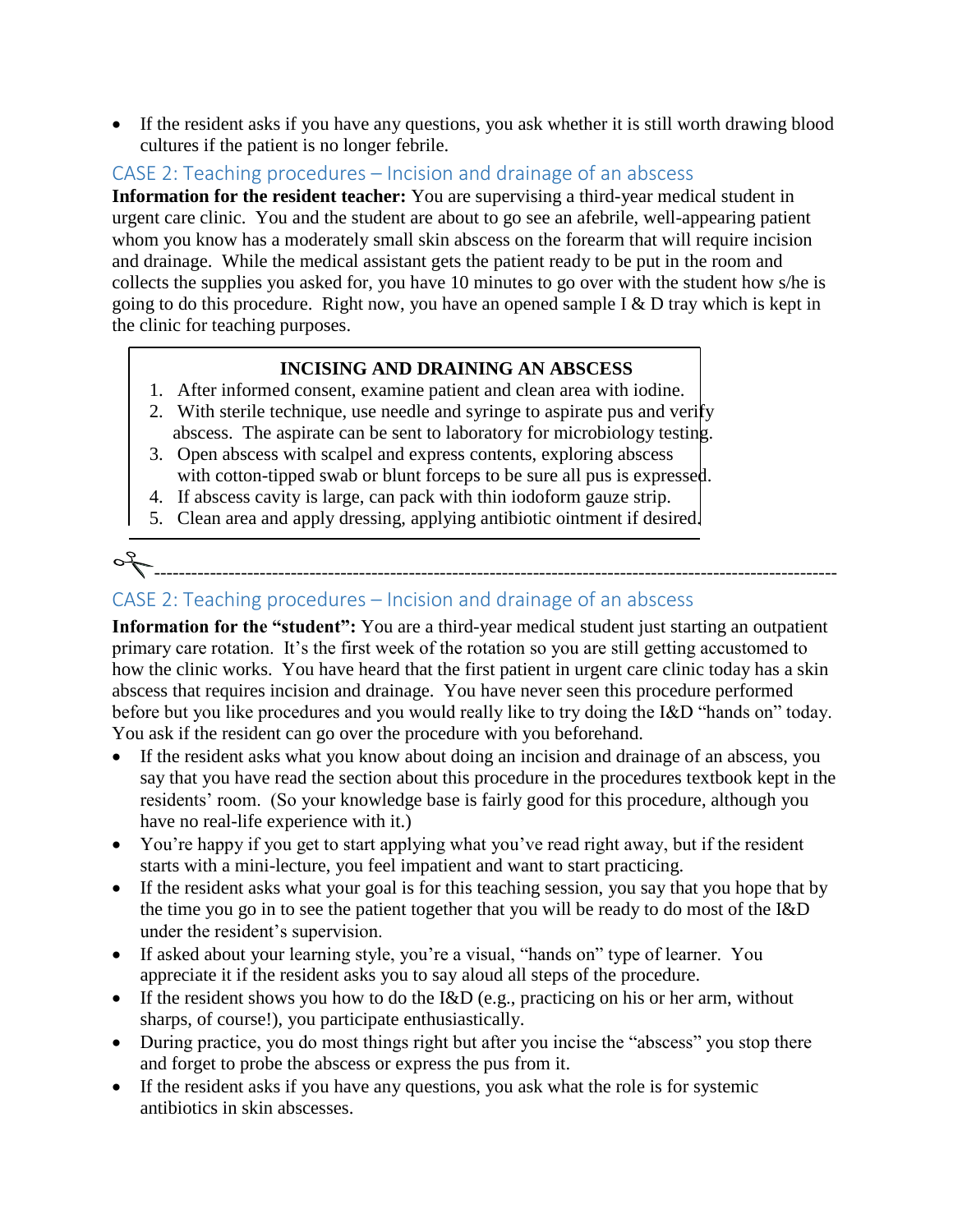# Checklist for Giving Feedback on Teaching Cases: Teaching Procedures

# The 3-step model for teaching procedures

## **Cognitive phase/"why":**

1. Did the resident ask about your prior experience with this procedure?

\_\_\_\_\_No \_\_\_\_\_Somewhat \_\_\_\_\_Yes

2. Did s/he evaluate what you already knew about the procedure (including indications, contraindications, risks, benefits, alternatives)?

\_\_\_\_\_No \_\_\_\_\_Somewhat \_\_\_\_\_Yes

3. Did s/he help you bring up any past problems you were having with the procedure, if you've done the procedure before?

No  $Y$ es Not applicable

4. Did s/he explain why learning this procedure will help you in your training?

\_\_\_\_\_No \_\_\_\_\_Somewhat \_\_\_\_\_Yes

#### **Cognitive phase/"how":**

- 5. Did the resident effectively explain and demonstrate how to do the entire procedure?
	- No Somewhat Yes
- 6. Did s/he explain how this procedure is similar to and different from other procedures?

\_\_\_\_\_No \_\_\_\_\_Somewhat \_\_\_\_\_Yes

7. Did s/he use his or her arm as a model, or write on the newsprint?

No Somewhat Yes

#### **Developmental phase:**

8. Did the resident watch while you demonstrated the procedure?

\_\_\_\_\_No \_\_\_\_\_Somewhat \_\_\_\_\_Yes

9. Did s/he provide specific positive feedback that showed what you did right?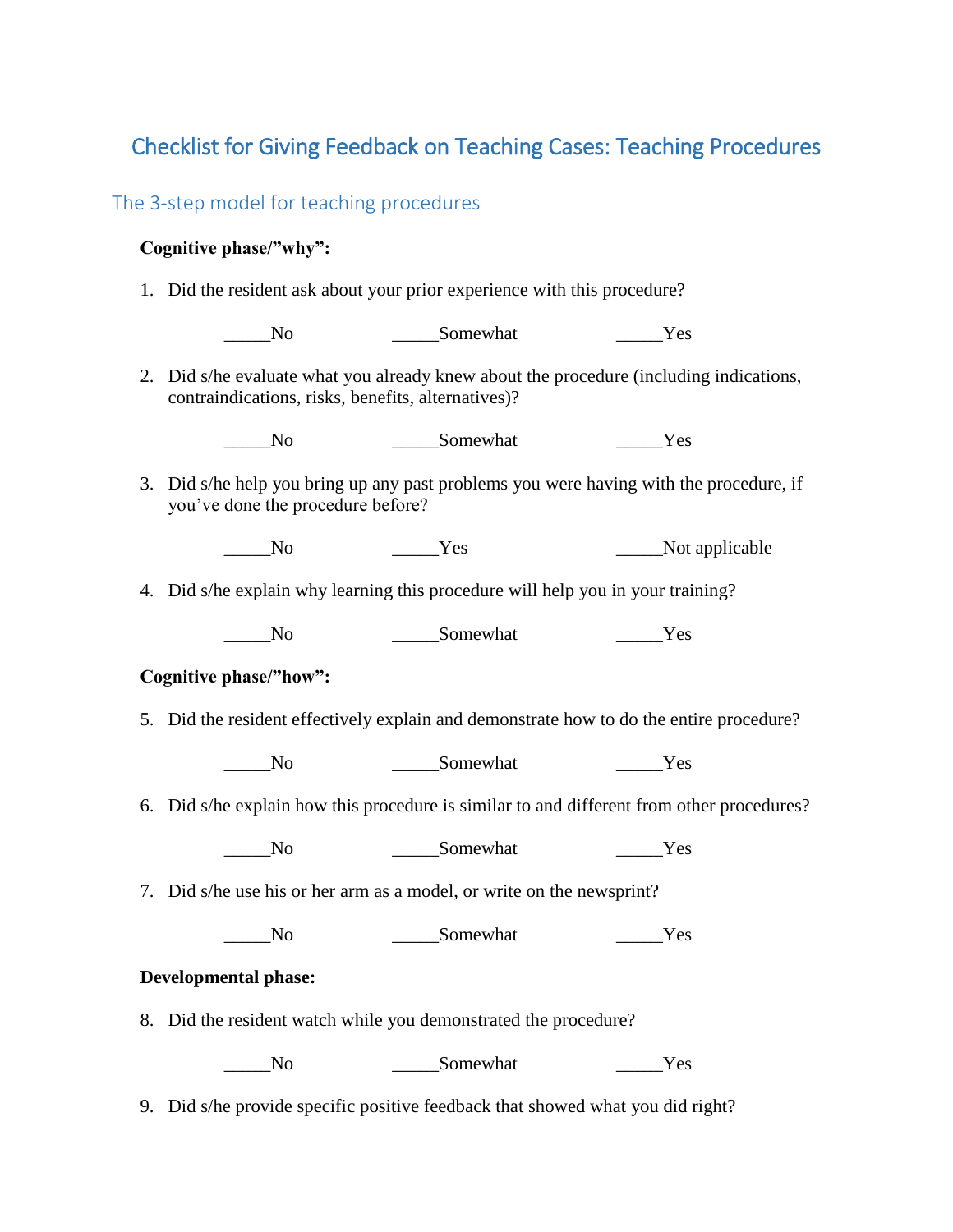|                       | N <sub>0</sub>                         | Somewhat                                                                      | Yes                                                                                               |
|-----------------------|----------------------------------------|-------------------------------------------------------------------------------|---------------------------------------------------------------------------------------------------|
|                       |                                        | 10. Did s/he provide corrective feedback that showed what you need to change? |                                                                                                   |
|                       | N <sub>0</sub>                         | Somewhat                                                                      | Yes                                                                                               |
|                       | Getting ready for the automated phase: |                                                                               |                                                                                                   |
| learning?             |                                        |                                                                               | 11. Did the resident offer suggestions for improvement and explicitly encourage further           |
|                       | N <sub>0</sub>                         | Somewhat                                                                      | Yes                                                                                               |
| them?                 |                                        |                                                                               | 12. Did s/he ask you to define your own learning needs and ways you would like to address         |
|                       | N <sub>o</sub>                         | Somewhat                                                                      | Yes                                                                                               |
|                       |                                        | 13. Did s/he arrange for a follow-up session with you?                        |                                                                                                   |
|                       |                                        |                                                                               |                                                                                                   |
| Other teaching skills | $\rm No$                               | Somewhat                                                                      | <b>Example 18</b>                                                                                 |
|                       |                                        |                                                                               | 14. Did the resident teacher listen to you and look at you without interrupting or dominating the |
| discussion?           | N <sub>o</sub>                         | Somewhat                                                                      | Yes                                                                                               |
|                       |                                        | 15. Did s/he treat you with respect, introduce him/herself, use your name?    |                                                                                                   |
|                       | N <sub>0</sub>                         | Somewhat                                                                      | Yes                                                                                               |
|                       |                                        | 16. Was the session paced well without dragging out or seeming rushed?        |                                                                                                   |
|                       | $\sqrt{N}$                             | Somewhat                                                                      | Yes                                                                                               |
| should be?            |                                        |                                                                               | 17. Did the resident teacher state the goals of this session, and discuss what your future goals  |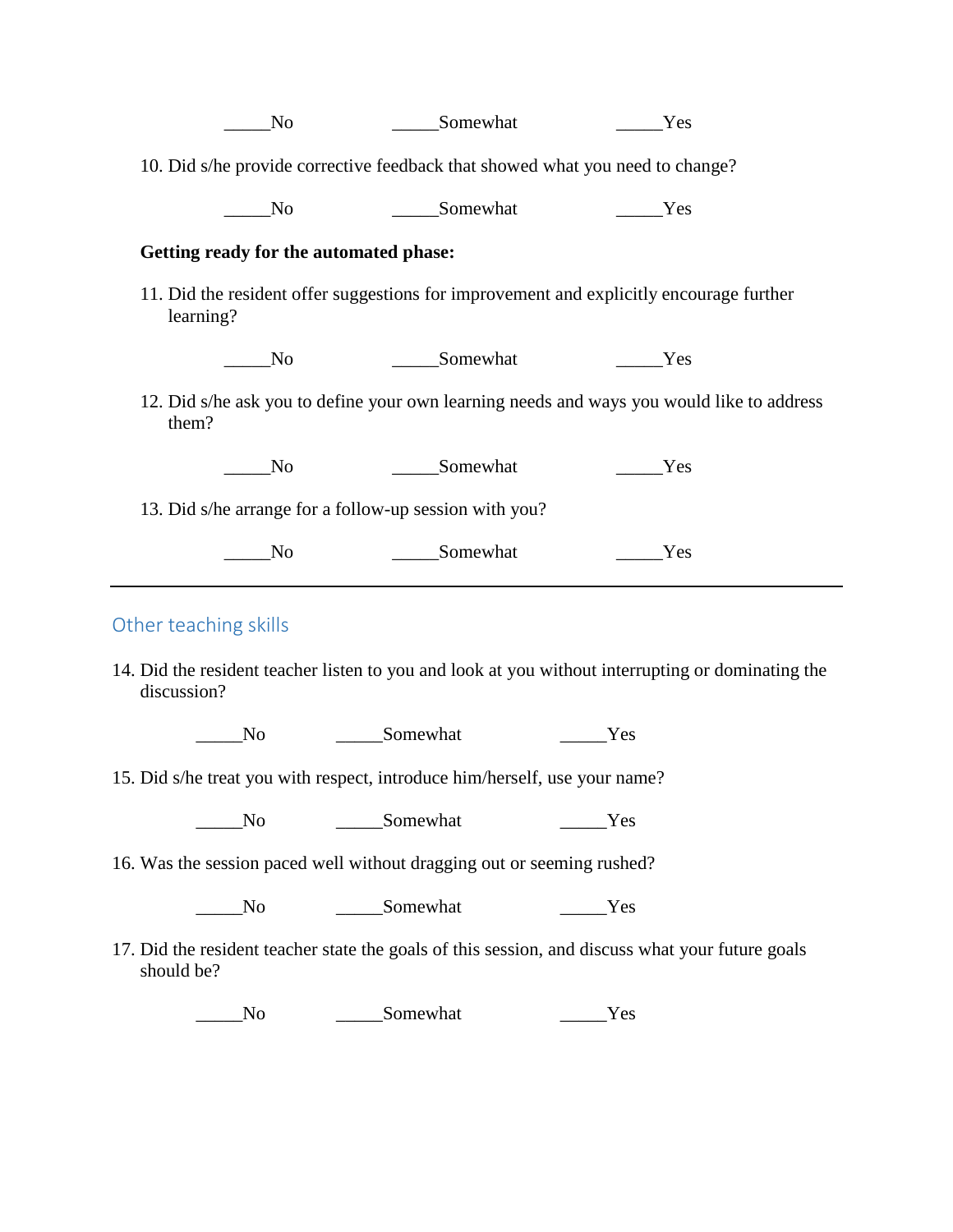